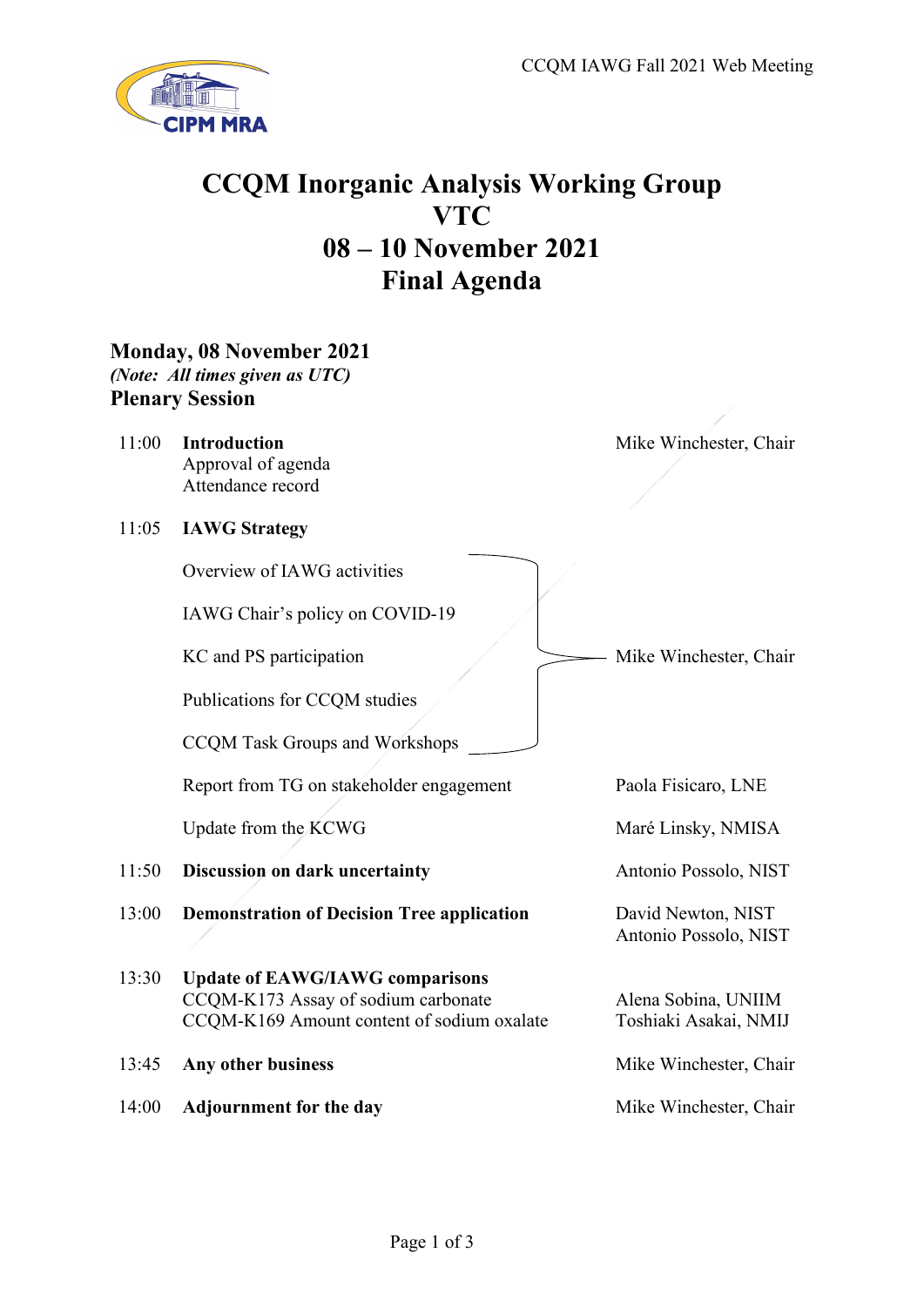

## **Tuesday, 09 November 2021** *(Note: All times given as UTC)* **First Session on Discussions of Studies**

| 11:00 | Update on total hemoglobin comparison in the Protein<br>Analysis Working Group (PAWG)                         | Claudia Swart, PAWG                           |
|-------|---------------------------------------------------------------------------------------------------------------|-----------------------------------------------|
| 11:15 | CCQM-K144/P182 Trace elements in $Al_2O_3$ powder<br>Update on progress                                       | Kyoung-Seok Lee, KRISS                        |
| 11:30 | CCQM-K155/P196 Elements in seawater<br>Update on progress                                                     | Süleyman Can, UME<br>Alvin Fung, GLHK         |
| 11:45 | CCQM-K158/P200 Elements, inorganic As and Sr<br>isotope ratios in rice<br><b>Update on progress</b>           | Kazumi Inagaki, NMIJ<br>Yong-Hyeon Yim, KRISS |
| 11:55 | CCQM-K160/P203 Pt group elements in automotive<br>catalyst<br><b>Update on progress</b>                       | Sarah Hill, LGC                               |
| 12:05 | CCQM-K161/P207 Anions in seawater<br>Update on planning                                                       | Chao Jingbo, NIM                              |
| 12:20 | CCQM-K162/P208 Selenoproteins in serum<br>Update on planning                                                  | Colleen Bryan Sallee, NIST                    |
| 12:35 | CCQM-K166/P210 Measurement of nanoparticle<br>number concentration in liquid suspension<br>Update on planning | Heidi Goenaga Infante, LGC                    |
| 12:50 | Proposal of CCQM-KC/PS on REEs, uranium, and<br>thorium in soil<br>Update on planning                         | Radojko Jacimovic, JSI                        |
| 13:05 | <b>Concluding comments and questions</b>                                                                      | Mike Winchester, Chair                        |
| 13:10 | <b>Adjournment for the day</b>                                                                                | Mike Winchester, Chair                        |